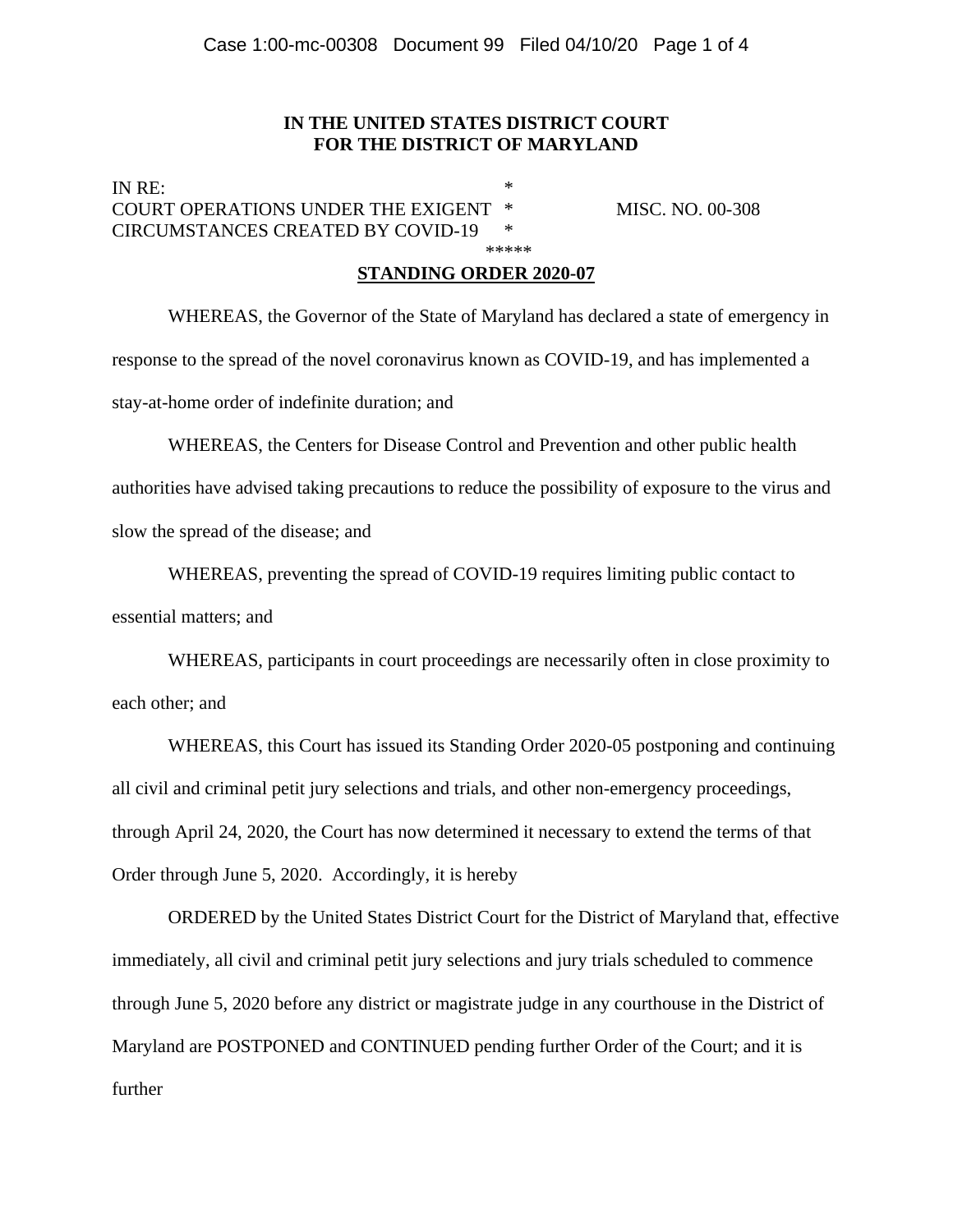#### Case 1:00-mc-00308 Document 99 Filed 04/10/20 Page 2 of 4

 ORDERED that with regard to criminal trials, due to the Court's reduced ability to obtain an adequate spectrum of jurors and the effect of the above public health recommendations on the availability of counsel and Court staff to be present in the courtroom, the time period of the continuances implemented by this Order and its prior iterations will be excluded under the Speedy Trial Act, as the Court specifically finds that the ends of justice served by ordering the continuances outweigh the best interests of the public and each defendant in a speedy trial, pursuant to 18 U.S.C. § 3161(h)(7)(A); and it is further

ORDERED that all other civil, criminal, and bankruptcy proceedings in the U.S. District Court for the District of Maryland, including court appearances, trials, hearings, settlement conferences, conference calls, naturalization and admission ceremonies, and grand jury meetings now scheduled to occur through June 5, 2020, are POSTPONED. The proceedings will be rescheduled at a later date, unless 1) the presiding judge in an individual case issues an order after the date of this Order directing that a particular proceeding will be held on or before June 5, 2020, or 2) a new date is established by an administrative order of the Bankruptcy Court issued after the date of this Order. Chambers will contact counsel to reschedule proceedings when appropriate. If a presiding judge in an individual case has already rescheduled a proceeding, after March 16, 2020, to a date now affected by this extended Order, counsel should contact chambers to determine whether the new date again needs to be rescheduled. By separate order, Central Violations Bureau proceedings (misdemeanor, traffic, and petty offense dockets) have been postponed and continued through May 31, 2020; and it is further

ORDERED that all filing deadlines, in all cases, originally set to fall between March 16, 2020, and June 5, 2020, are EXTENDED by eighty-four (84) days, unless 1) the presiding judge in an individual case sets a different date by an order issued after the date of this Order, or 2) a

2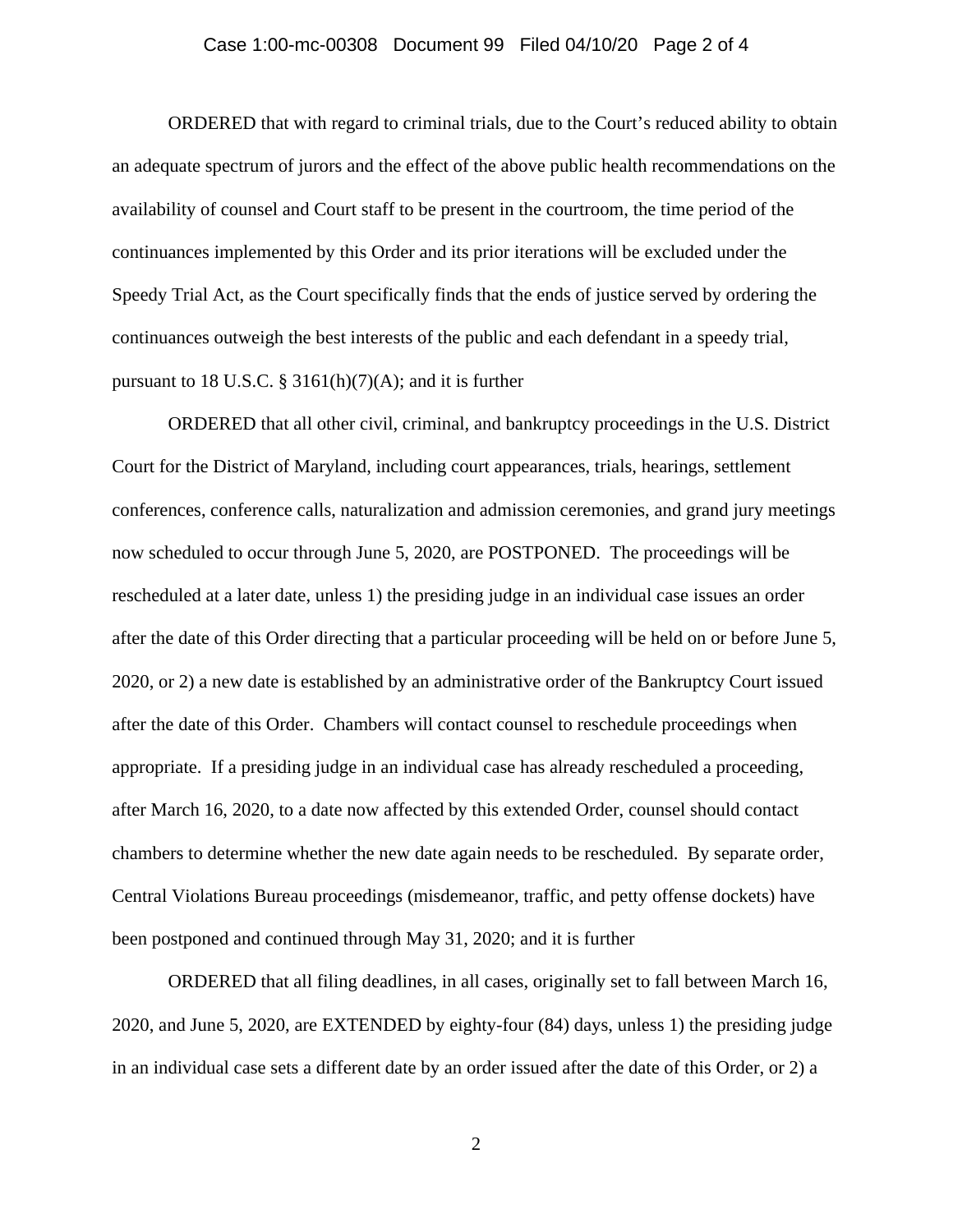#### Case 1:00-mc-00308 Document 99 Filed 04/10/20 Page 3 of 4

new date is established by an administrative order of the Bankruptcy Court issued after the date of this Order. The eighty-four day extension does not apply if a presiding judge in an individual case has already set a new filing deadline, after March 16, 2020, to a date now affected by this extended Order. However, if counsel is unable to meet a deadline while remaining in full compliance with orders and public health guidance relating to COVID-19, counsel should seek an extension of time. Civil discovery deadlines and procedures will be addressed in a separate order; and it is further

ORDERED that due to the unavailability of a grand jury in this District, the 30-day time period for filing an indictment or an information is TOLLED as to each defendant during the time period March 16, 2020 through June 5, 2020, in alignment with 18 U.S.C. § 3161(b); and it is further

ORDERED that the Court will remain open for emergency criminal, civil, and bankruptcy proceedings related to public safety, public health and welfare, and individual liberty; and it is further

ORDERED that this Order does not toll any applicable statute of limitations. Electronic filing through CM/ECF will remain available, and self-represented litigants may deposit and date-stamp papers in drop boxes at each courthouse between 9:00 a.m. and 4:00 p.m., Monday through Friday. For emergency criminal matters, please contact the assigned duty magistrate judge. For emergency civil matters, please contact the Clerk's Office at (410) 962-3625 or (301) 802-6170. For emergency bankruptcy matters, please contact the Bankruptcy Court Clerk's Office at (410) 962-2688 for Baltimore and (301) 344-8018 for Greenbelt; and it is further

3